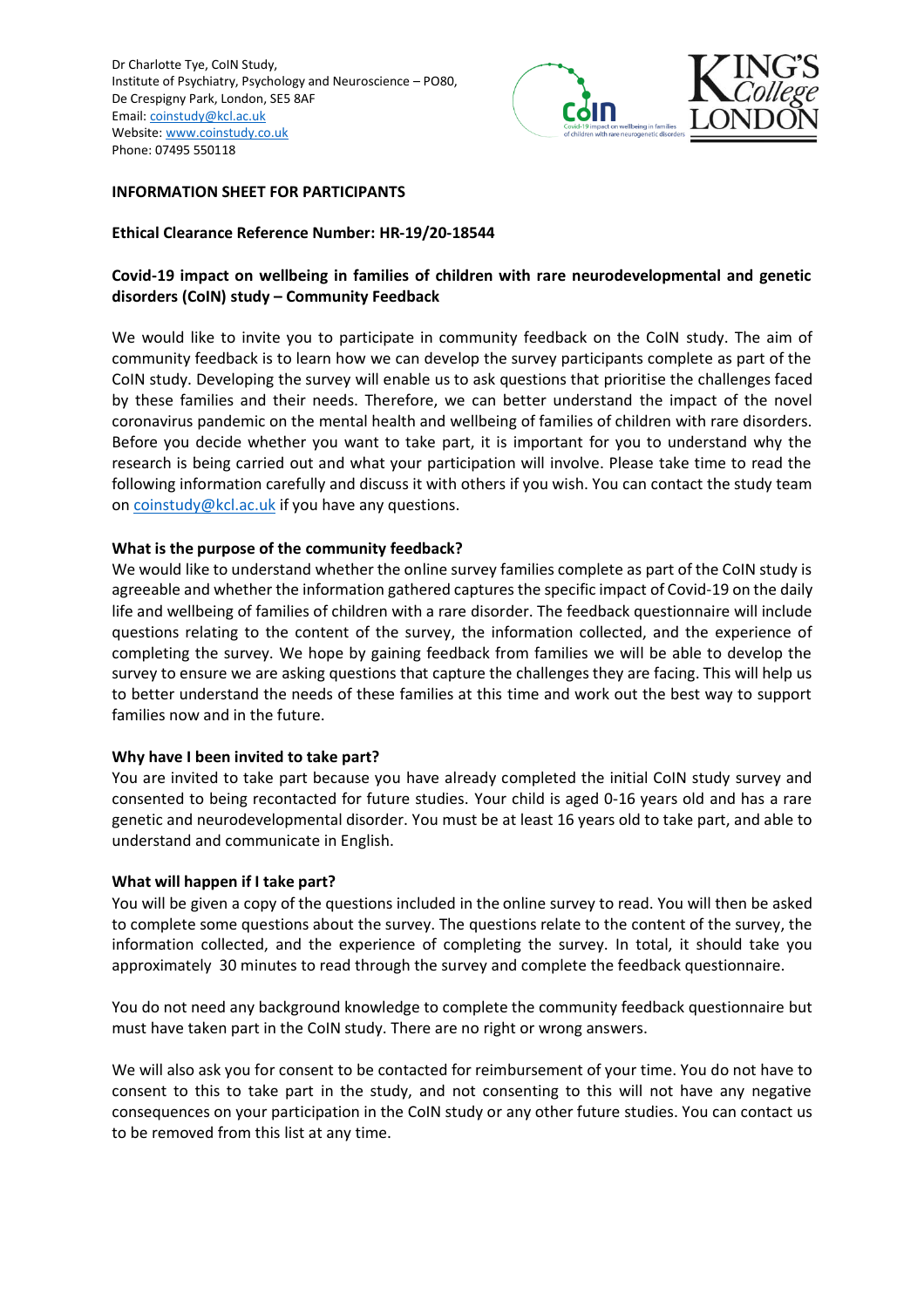## **What if I don't feel comfortable answering some or all of the questions?**

Simply leave it blank and move on to the next one. You may complete the feedback questionnaire in your own time. You may end your participation at any time, for any reason, and we will not ask you why. You can opt out of recontact at any point. These decisions are entirely yours and we respect your wishes.

# **Do I have to take part?**

Participation is completely voluntary. You should only take part if you want to and choosing not to take part will not disadvantage you in any way. If you choose to take part, you will be asked to provide your consent.

# **What are the possible risks of taking part?**

There are no significant risks in taking part. The study will involve completing a questionnaire that asks questions about the content of the survey, the information collected, and the experience of completing the survey. The start of the survey contains links to services and helplines if you feel distressed while completing the survey and would like to seek support. These links will also be shared at the end of the survey.

# **What are the possible benefits of taking part?**

There are no immediate individual benefits to taking part. We will provide specialised resources and coping tips via our website and during the survey, and these will be updated according to the responses we receive. What you say will help us to understand how pandemics affect the mental health and wellbeing of families of children with rare disorders and to improve support now and in the future.

# **Will I be reimbursed for my time?**

If you provide your email and consent to be contacted for reimbursement, you will be sent a gift voucher worth £25 upon completion of the community feedback. You are not obliged to accept reimbursement for your time. If you would prefer not to be reimbursed, you do not have to provide consent to be recontacted for reimbursement. Not consenting to this will not impact your participation in community feedback and will not have any negative consequences on your participation in the CoIN study or other research studies.

## **What will happen with the results of community feedback?**

We will use the information you provide to update and develop our survey and monthly follow-up, such that they are more user friendly and capture questions addressing the challenges faced by families of children with rare disorders.

## **Data handling and confidentiality**

All of the information collected will be stored securely and be kept confidential. Only members of the research team will have access to this information, and it will be stored in an encrypted file. All of your answers to the questionnaire will be stored anonymously on our server, separate from personal details.

We will retain your data for the duration of the study.

Your data will be processed in accordance with the General Data Protection Regulation 2018 (GDPR). If you would like more information about how your data will be processed in accordance with GDPR please visit the link below: [https://www.kcl.ac.uk/research/support/research-ethics/kings-college](https://www.kcl.ac.uk/research/support/research-ethics/kings-college-london-statement-on-use-of-personal-data-in-research)[london-statement-on-use-of-personal-data-in-research](https://www.kcl.ac.uk/research/support/research-ethics/kings-college-london-statement-on-use-of-personal-data-in-research)